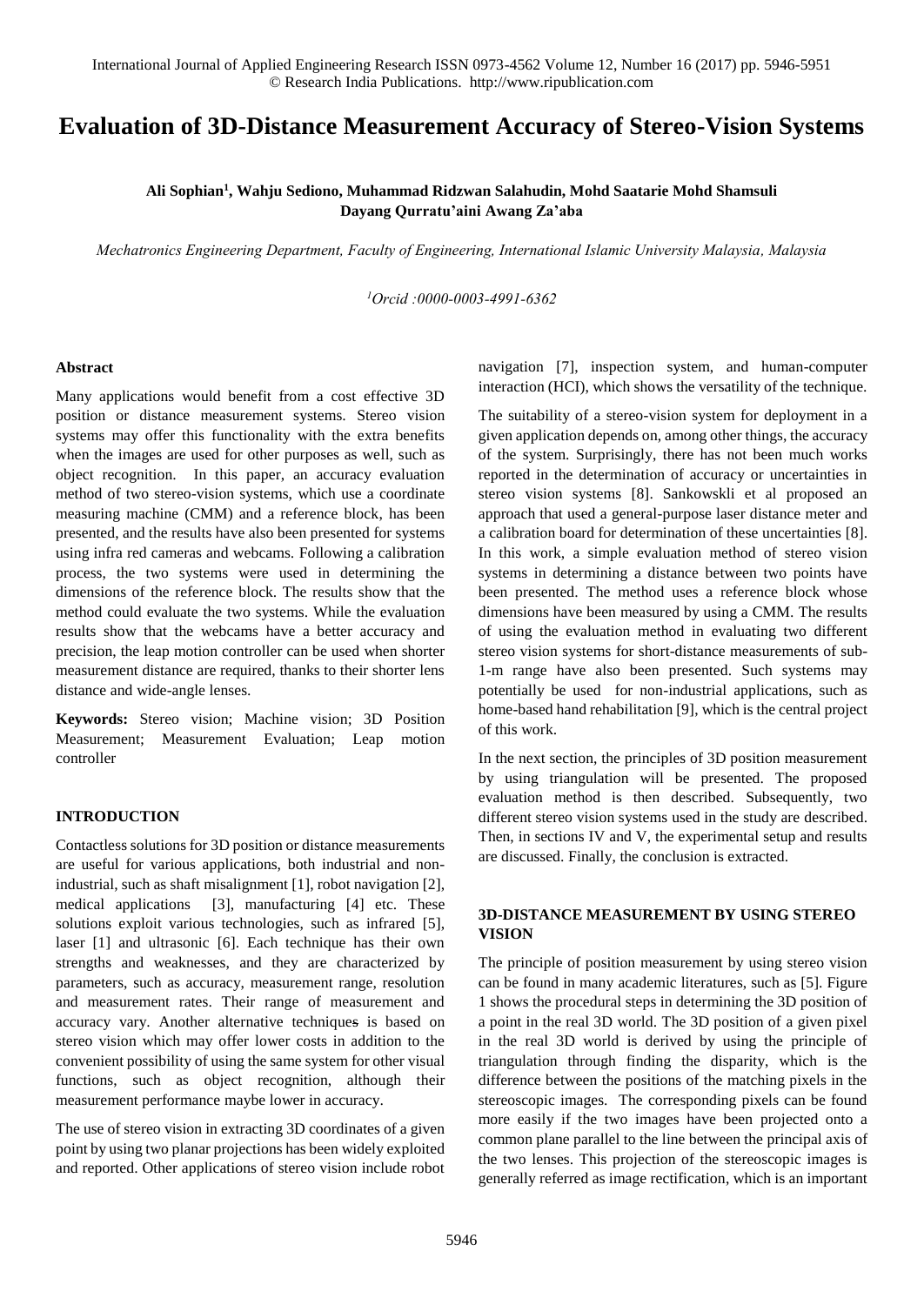step as misalignment between the two cameras or lenses always exists. Following the image rectification, the matching pixels can then be searched and found in the epipolar line and, in turn, their disparity can be identified as illustrated in [Figure 2.](#page-1-0)



Figure 1: 3D Position Measurement Algorithm by Using Stereo Vision



**Figure 2:** Epipolar line

<span id="page-1-0"></span>Following the finding of the disparity, the z-distance between the cameras and the relevant point or object represented by the pixel, can then be determined, by using the following equation:

$$
Z = \frac{fb}{d} \tag{1}
$$

where:  $Z =$  distance along the the z-axis,  $f =$  focal length (in pixels) and  $b =$  distance between the axes of the two cameras and d is the disparity.

The distances in the x and y-axis, x and y respectively can then be determined by employing the following equations:

$$
X = \frac{uZ}{f}
$$
 (2)

$$
Y = \frac{vZ}{f}
$$
 (3)

where:  $X =$  distance along the the X-axis and  $Y =$  distance along the the Y-axis.

The length of the block can then be calculated by using the following equation:

$$
l_{block} = \sqrt{\Delta X^2 + \Delta Y^2 + \Delta Z^2}
$$
 (4)

where:  $l_{block}$  = length of the block.

# *A. Camera Model*

The foundation of the stereo vision by using cameras is the camera model, which defines the projection of a 3D world view onto a 2D image plane. Matlab and its relevant tool boxes have been used in this work, which uses the camera model which was presented by Jean-Yves Bouguet [3]. It is based on the pinhole camera model complemented with lens distortion. The pinhole camera model is explained by a camera matrix *P*, which transforms a 3-D world scene to a 2-D image plane and is defined as

$$
P = K[R t] \tag{5}
$$

where:  $K =$  calibration matrix or intrinsic matrix and  $[R t] =$ extrinsic matrix that is comprised of rotation *R* and translation *t*.

It can be seen from the equation 5, that the model is comprised of intrinsic and extrinsic parameters and distortion coefficients. The intrinsic parameters include focal lengths (in pixels) and principal points, as shown below

$$
K = \begin{bmatrix} f_x & 0 & 0 \\ s & f_y & 0 \\ c_x & c_y & 0 \end{bmatrix}
$$
 (6)

where:  $fx$  and  $fy =$  focal lengths,  $(cx, cy) =$  principal point, and  $s =$  skew parameter.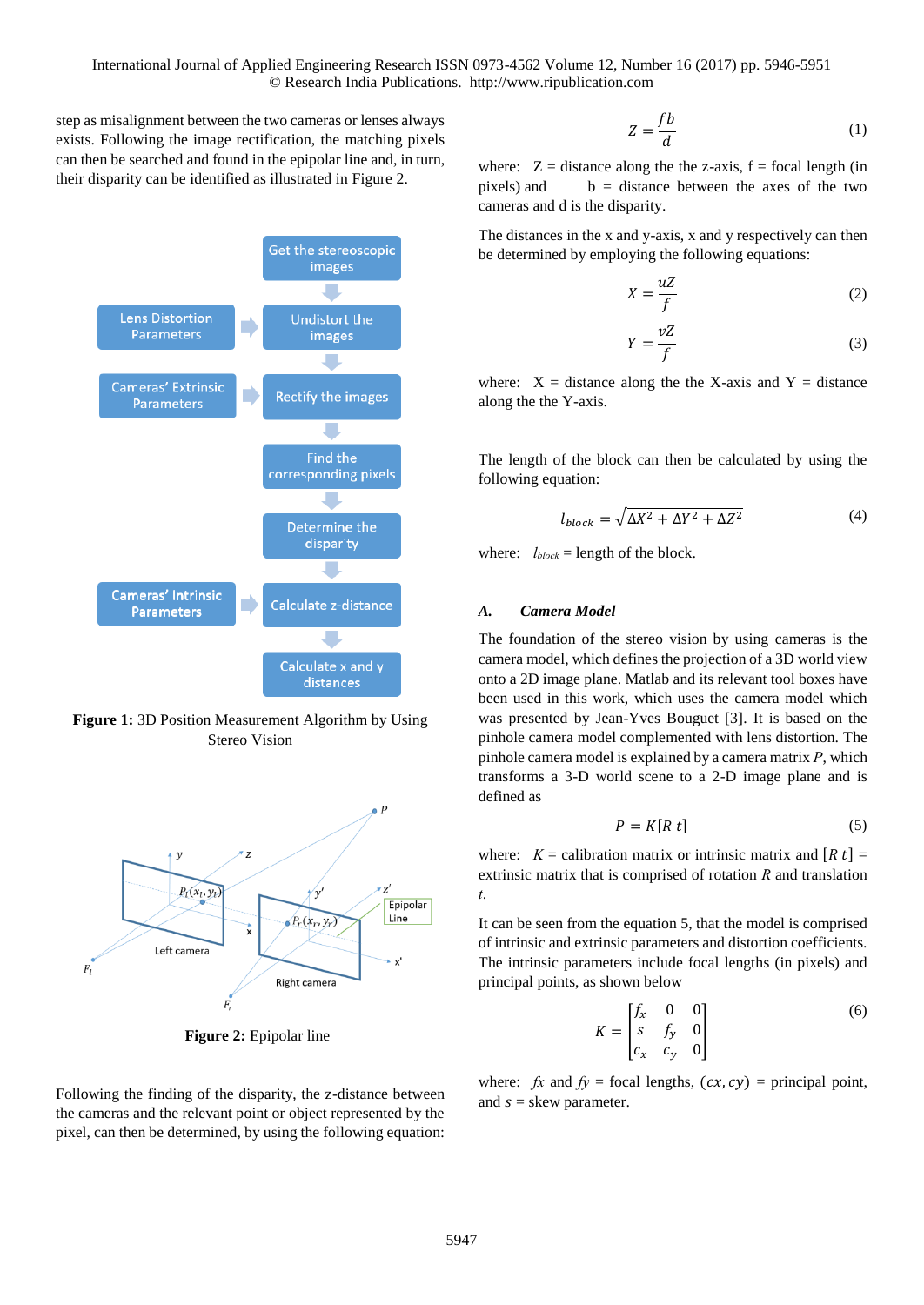International Journal of Applied Engineering Research ISSN 0973-4562 Volume 12, Number 16 (2017) pp. 5946-5951 © Research India Publications. http://www.ripublication.com

#### *B. Camera Calibration*

To use the camera model and to enable both the elimination of the image distortion and rectification, cameras' parameters are obtained through calibration. Calibration is performed for both the individual camera and the stereo configuration. For the individual camera, intrinsic and extrinsic parameters are obtained, in addition to the distortion coefficients. The relative positions and orientations of each camera are also established through the calibration, including the baseline, which is the distance between the two cameras.

The calibration was performed by using multiple images of a checkerboard pattern, which provides corresponding 2-D image points for 3-D world points. The size of each square in the checkerboard was 29.2 mm x 29.2 mm. Once the parameters are obtained, evaluation is performed on the accuracy on the parameters. If needed, more images of the calibration pattern can be obtained[. Figure 3 s](#page-2-0)hows a typical set of calibration checkerboard-pattern images.



**Figure 3:** Checkerboard Pattern Captured at Different Distances and Orientations for Camera Calibration Purposes

### <span id="page-2-0"></span>**THE STEREO VISION SYSTEMS**

Two different stereo systems have been studied. The first one is based on commercial HD webcams (Logitech C270H) that have a resolution of 1280 x 720 pixels. The two cameras are arranged side-by-side as close as possible, as illustrated in [Figure 4.](#page-2-1) The distance between the centres of the lenses is 70 mm. The field of view of the device is  $60^{\circ}$  and its focal length is 4 mm.



<span id="page-2-1"></span>**Figure 4:** Diagram of the Webcam-based Stereo Vision

The other system is a Leap Motion Controller (LMC) which is a device that has been designed to detect the positions of fingertips, finger joints and palms. The device has two built-in infrared (IR) cameras, in addition to three IR LEDs, as illustrated in the diagram in [Figure 5.](#page-2-2) The cameras capture the reflected IR beams and generate a pair of grayscale images with resolution of 320x120 pixels each. The images generated are much distorted due to the characteristics of the lenses used in the device.



**Figure 5:** Leap Motion Controller

## <span id="page-2-2"></span>**EXPERIMENTAL TESTS**

A coordinate measuring machine (CMM) was used in this work to measure the dimensions of the workpiece that was going to be used in the evaluation of the stereo-vision systems. The CMM, which is Mitutoyo BH-V507, measures the xyz coordinates with a resolution of 0.001 mm and its maximum workpiece dimension is  $X = 500$  mm,  $Y = 700$  mm,  $Z = 400$ mm. The workpiece used in this work is a rectangular metal block. Its length was measured by using the CMM repeatedly and its average was found to be 151.324 mm. Stereoscopic images of the reference workpiece were then taken at different z-distances, which were set-up as shown in the illustration in [Figure 6.](#page-2-3)



<span id="page-2-3"></span>**Figure 6:** Experimental setup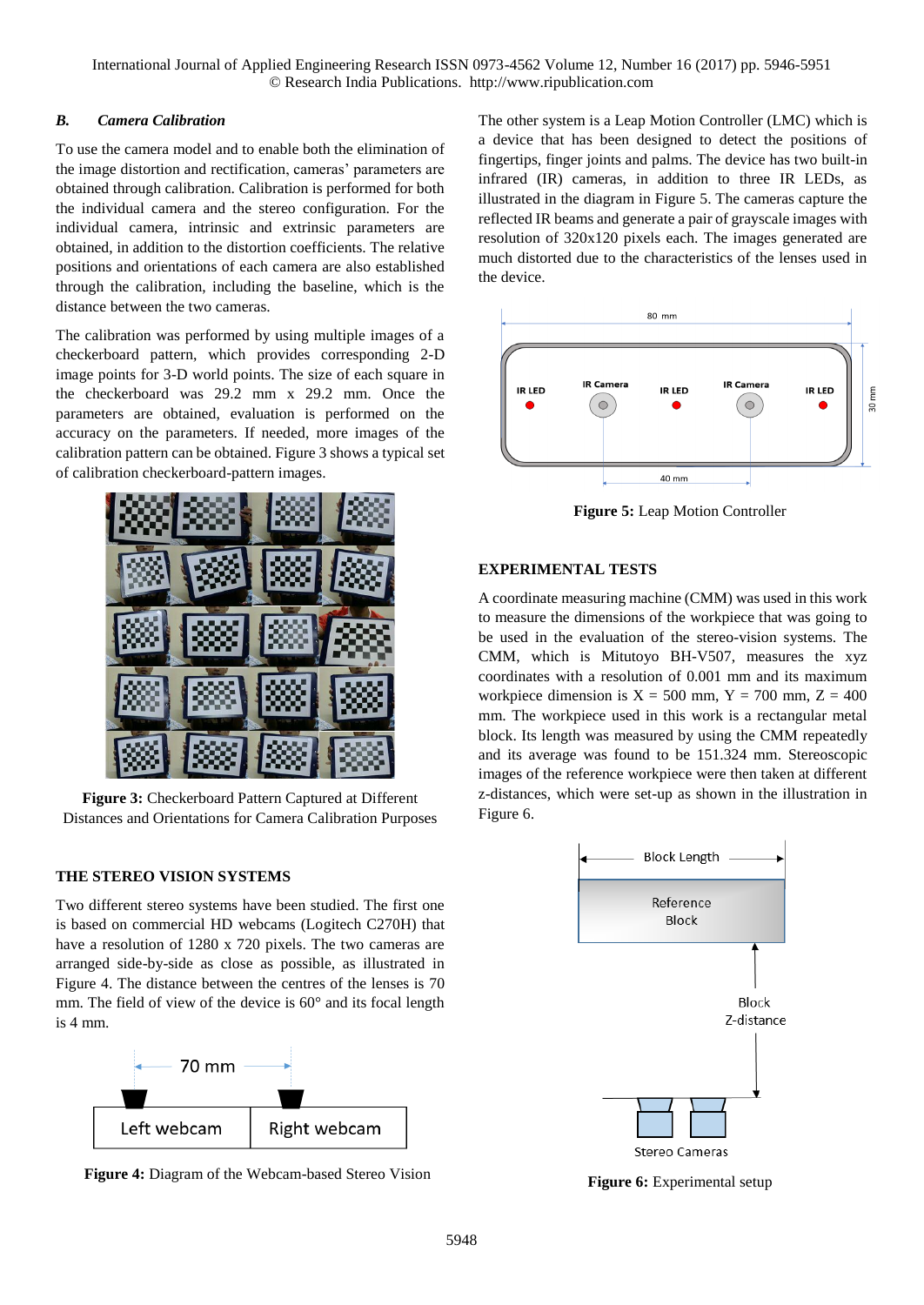The images were taken by using both the webcams and LMC, although the set of distances were different for each one as they have different optical characteristics and setups. [Figure 7](#page-3-0) shows typical examples of the distorted grey-scale images taken by using the LMC.





**(b)** 

<span id="page-3-0"></span>Figure 7. Examples of Stereo Images Taken by Using the Leap Motion Controller at a distance of 100 mm, (a) Left Image and (b) Right Image

Two sets of stereoscopic images were taken for determining the length of the reference block. For determining the length, both the top left hand side and top right hand side pixels were manually determined on both left and right images, as illustrated in [Figure 8.](#page-3-1) In practical circumstances, the determination of the pixels would be done using some algorithm. By using the 'ground truth', the maximum potential of the systems in position measurement can be established. Then, the respective dimension can be determined by using the equations described in section 2 and the parameters obtained from the calibration, namely the focal lengths and the distances between the lenses.



**Figure 8:** Four Pixels Identified on the Concatenated Rectified Stereo Images to be used for the Distance Measurement

## <span id="page-3-1"></span>**RESULTS AND ANALYSIS**

The positions and orientations of the checkerboards captured during the calibration process of the stereo webcam and the

LMC are shown in Figure 9 and Figure 10 respectively. The figures show that the ranges of z-distances were different for the two systems. It should be highlighted that the LMC managed to capture the checkerboard pattern even when it was positioned less than 100 mm away from the cameras, whilst at the distance has to be more than 400 mm for the webcams. More than twenty pairs of images were taken for each calibration.



**Figure 9:** Positions and Orientations of the Checkerboard pattern in the Calibration of the stereo webcams



**Figure 10:** Positions and Orientations of the Checkerboard pattern in the Calibration of the LMC

The calibration outcomes display interesting results, especially for the LMC. The results reinforce the wide-angle characteristics of the lenses used in LMC, as can be seen from the significant difference in the approximated focal lengths *f<sup>x</sup>* and  $f<sub>y</sub>$ . This explains why LMC can capture the checkerboard pattern wholly at very short distance. Due to its wide-angle lenses, three coefficients had to be used for modelling the radial distortions of the LMC, instead of 2 used generally. Table 1. shows the parameters resulting from the calibration of both systems.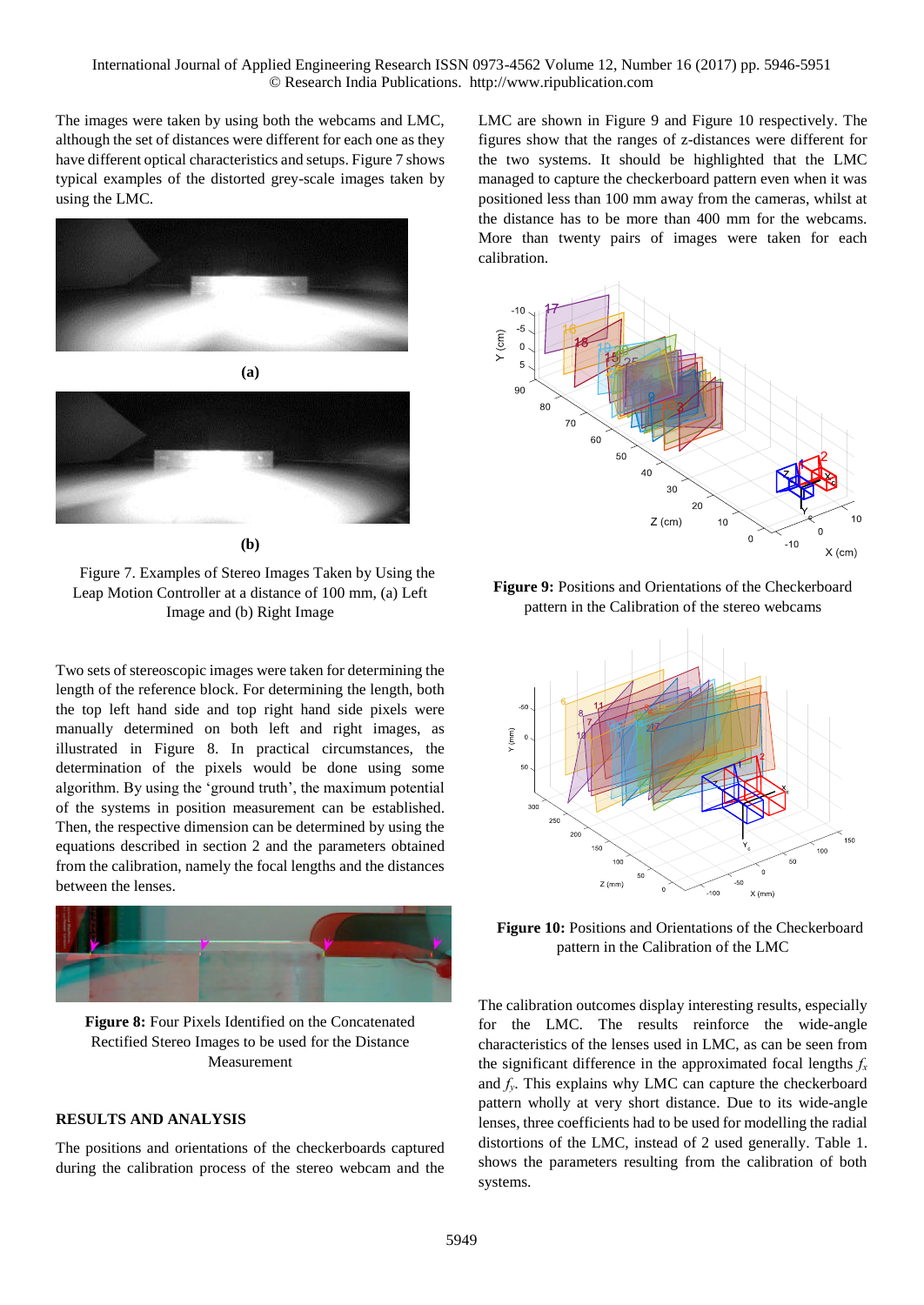International Journal of Applied Engineering Research ISSN 0973-4562 Volume 12, Number 16 (2017) pp. 5946-5951 © Research India Publications. http://www.ripublication.com

|                                         | Webcams                                        | <b>LMC</b>                                              |
|-----------------------------------------|------------------------------------------------|---------------------------------------------------------|
| Focal lengths, $f_x$ and $f_y$ (pixels) | Cam 1: [812.6 813.2]<br>Cam 2: [808.6 809.2]   | Cam 1: $[134.6 67.4]$<br>Cam 2: [134.3 67.3]            |
| Principal point                         | Cam 1: (337.5, 230.7)<br>Cam 2: (311.3 260.8)  | Cam 1: (327.8 120.3)<br>Cam 2: (323.2 123.4)            |
| Radial distortion coefficients          | Cam 1: [-0.016 0.728]<br>Cam 2: [-0.029 0.526] | Cam 1: $[0.16 - 0.11 0.02]$<br>Cam 2: [0.17 -0.12 0.03] |
| Skew coefficient                        | Cam 1: 0<br>Cam 2: 0                           | Cam 1: 0<br>Cam 2: 0                                    |
| Distance between the optical axis (mm)  | 69.8                                           | 39.9                                                    |

**Table 1:** Calibration Results

Having obtained the camera parameters from the calibration step, the 3D positions of the upper-left and upper right-corners of the reference block can then be approximated by using the model, and subsequently the measured length of the block can be derived. The results of the measurement by using the webcams and LMC are shown in Table 2. The analysis of the measurement errors are also plotted in the graph shown in [Figure 11.](#page-4-0) The results show that in general both systems can be used for approximation of the block length. However, they do

differ in the performance. The webcams are generally better, shown by their lower errors, which mean better accuracy, with % error is always less than 1%. Their error standard deviations are also lower, signifying better precision. However, the advantage of the LMC can be highlighted from the measurement range when ranges less than 300 mm are required. This characteristic is possible due to its wide-angle lenses and the closer distance between the stereo lenses, i.e. 39.9 mm, instead of the 69.8-mm distance for the webcam.

**Table 2:** Measurement Evaluation Results

| <b>Stereo Vision</b> | <b>Block Distance (mm)</b> | Averaged Measured Block Length (mm) | Abs Error (mm) |                           | Error $(\% )$ |
|----------------------|----------------------------|-------------------------------------|----------------|---------------------------|---------------|
|                      |                            |                                     | Mean           | <b>Standard Deviation</b> |               |
| Webcams              | 350                        | 151.2                               | 0.12           | 1.26                      | 0.08          |
|                      | 400                        | 152.06                              | 0.32           | 0.64                      | 0.21          |
|                      | 500                        | 150.72                              | 0.6            | 1.69                      | 0.40          |
|                      | 600                        | 152.74                              | 1.41           | 0.02                      | 0.93          |
|                      | 700                        | 149.99                              | 1.34           | 0.01                      | 0.89          |
| <b>LMC</b>           | 75                         | 153.06                              | 1.74           | 8.22                      | 1.15          |
|                      | 100                        | 153.06                              | 1.74           | 3.72                      | 1.15          |
|                      | 150                        | 152.5                               | 1.17           | 1.75                      | 0.77          |
|                      | 200                        | 148.41                              | 2.92           | 3.21                      | 1.93          |
|                      | 300                        | 148.82                              | 1.6            | 4.00                      | 1.06          |
|                      | 400                        | 147.2                               | 4.13           | 0.00                      | 2.73          |



<span id="page-4-0"></span>**Figure 11:** Plots of the Measurement Error vs Measurement Distance for Both Systems. The error bars signify the standard deviation of the error. Some standard deviations are too small to be seen in the plots.